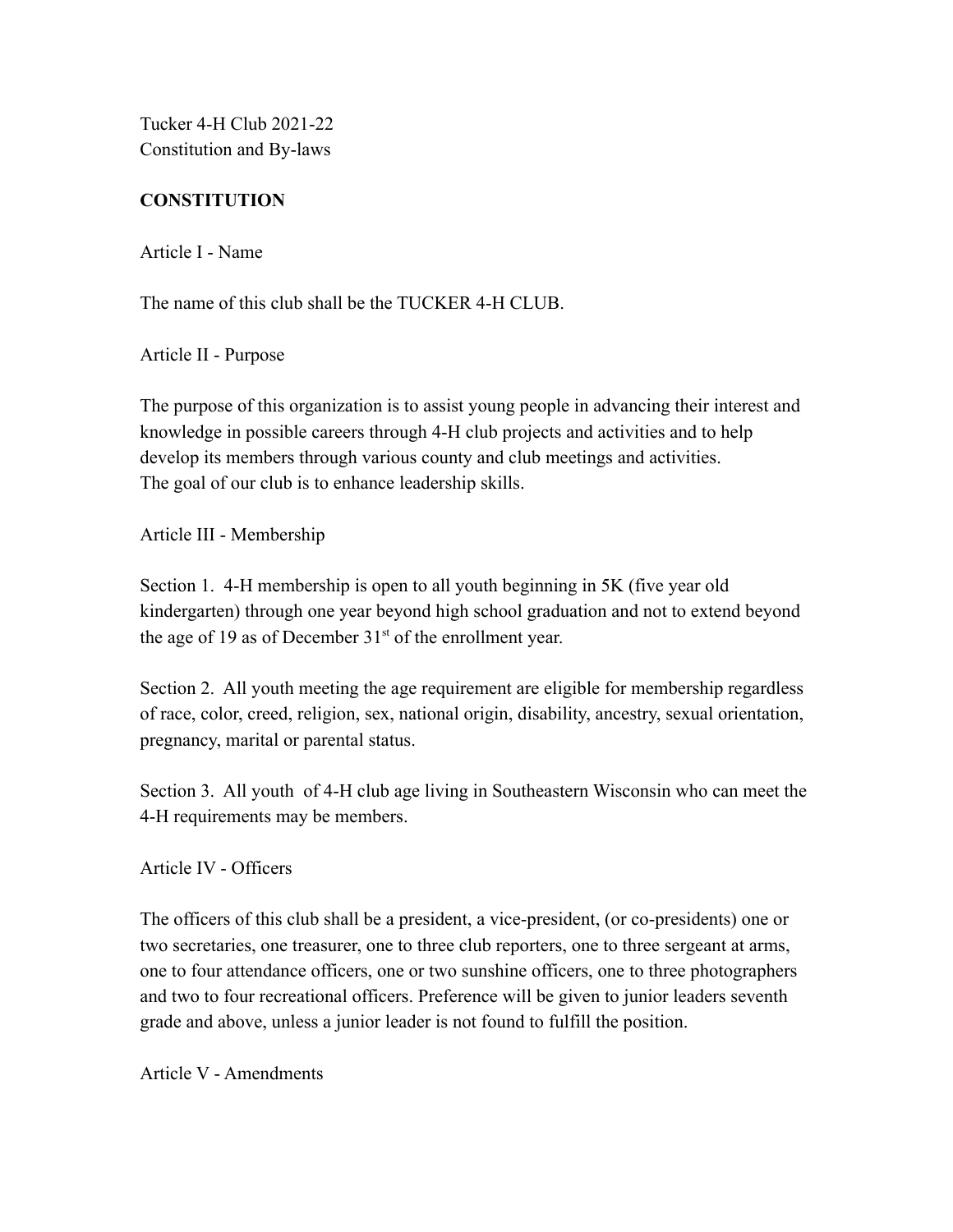The constitution may be amended by a majority vote of the total membership at any general meeting provided notice of such amendments shall have been given at two previous meetings or by a quorum of the General Leaders, prior to an enrollment year.

# Article VI - Club Leadership

The club shall be under the direction and guidance of general leader(s), approved by the county extension office. There shall be such assistant leaders, project leaders, and youth leaders as are needed to properly advise and assist in carrying on the various projects and in conducting the club program.

## **BY-LAWS**

Article I - Election of Officers

The officers shall be elected by ballot at a regular meeting designed for that purpose, if two or more members run for that office, otherwise, general leaders and Jr. Leader Advisors will appoint officers.

Article II - Duties of Officers

# **Club President**

The president shall preside at all club meetings.

## **Vice President**

In the absence of the president, the vice-president shall preside.

## **Secretary**

The secretary shall keep a record of all proceedings of the club. Minutes of the monthly meetings need to be sent to the general leader and county office staff by the  $3<sup>rd</sup>$  week of the month.

## **Treasurer**

The treasurer shall receive and take care of all money belonging to the club and shall pay it out upon order of the president and general leader/s and shall keep an accurate record of all money received and paid. The treasurer should meet with the general leader monthly to balance the checkbook.

## **Club Photographer**

The club photographer/historian keeps an on-going scrapbook of all club photos, club activities, news clippings, etc.

## **Sergeant at Arms**

The sergeant at arms shall lead the club in pledges and maintain order prior to, during and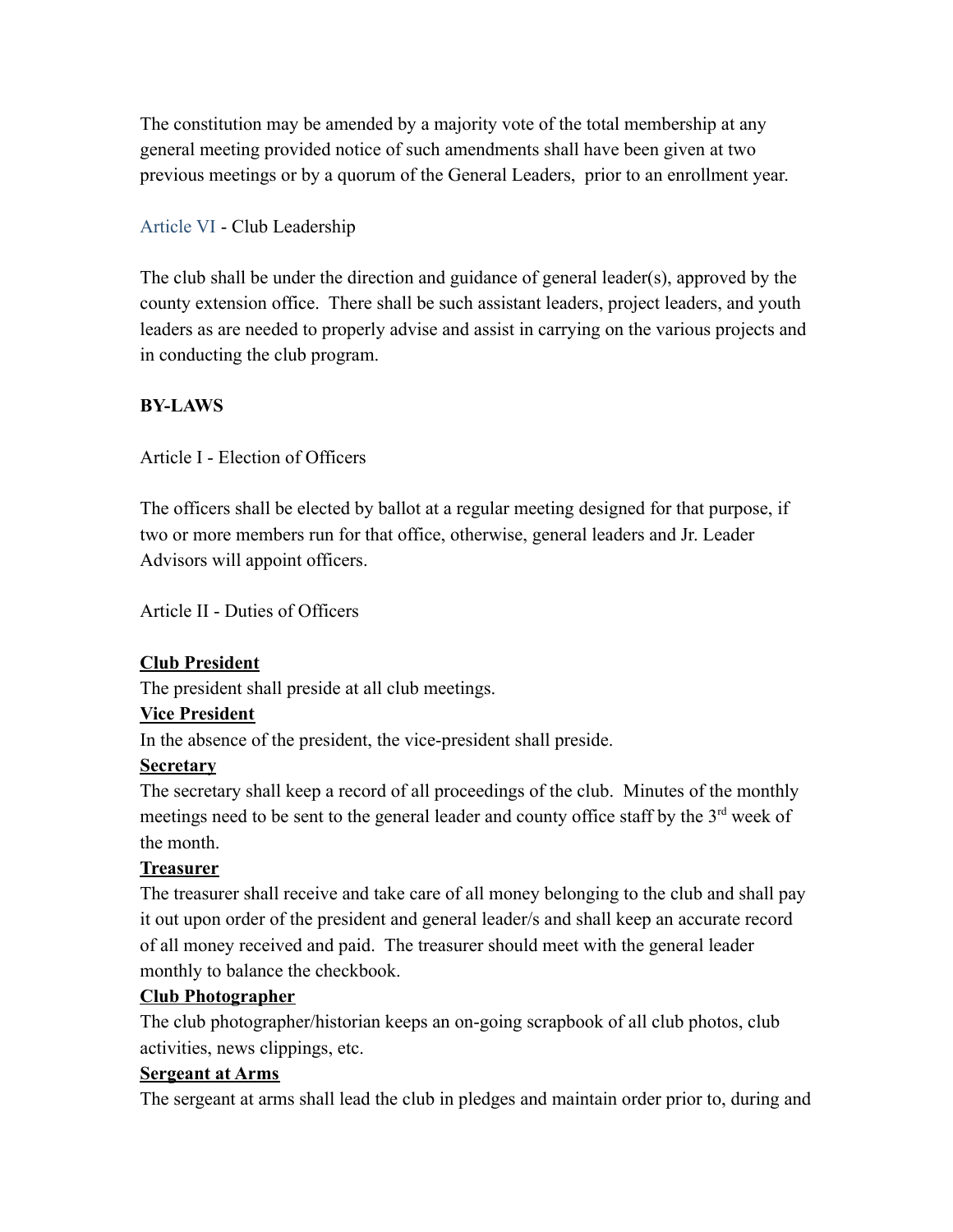after dismissals at all meetings.

## **Attendance Officer(s)**

The attendance officers will be responsible for signing members in at each meeting and maintaining an accurate and neat account for the entire 4-H year.

## **Club Reporter**

The Club Reporter submits an article for the monthly Tucker Times and publicizes major club events with various media outlets.

## **Sunshine Officer**

The Sunshine Officer shall send cards and notes on behalf of the club as the need arrives.

## **Recreational Officer(s)**

The club recreational officer(s) coordinate recreational games and activities when and where needed

**All officers should be present at the agenda planning meeting for each upcoming General meeting.**

Article III - General Club Meetings

The general club meetings will be held at Gifford School (remove) on the 2<sup>nd</sup> Monday of each month unless otherwise specified or stated in the Tucker Times.

Article IV - Quorum

A majority of the members of the club will constitute a quorum (51% of enrolled members). A quorum must be present when important business is transacted.

Article V - The Club Year

The 4-H club fiscal year extends from July 1 - June 30. The 4-H club member achievement year runs from September 1 – August 31.

Article VI - Rules of Order

Rules of Order by Roberts shall govern the meetings of the club.

Article VII - Membership

# **Section 1. Club Guidelines**

A. Beginning level at Tucker 4-H is open to  $*K5-2<sup>nd</sup>$  graders: The only project that this age group is able to enroll in is the Cloverbud Project.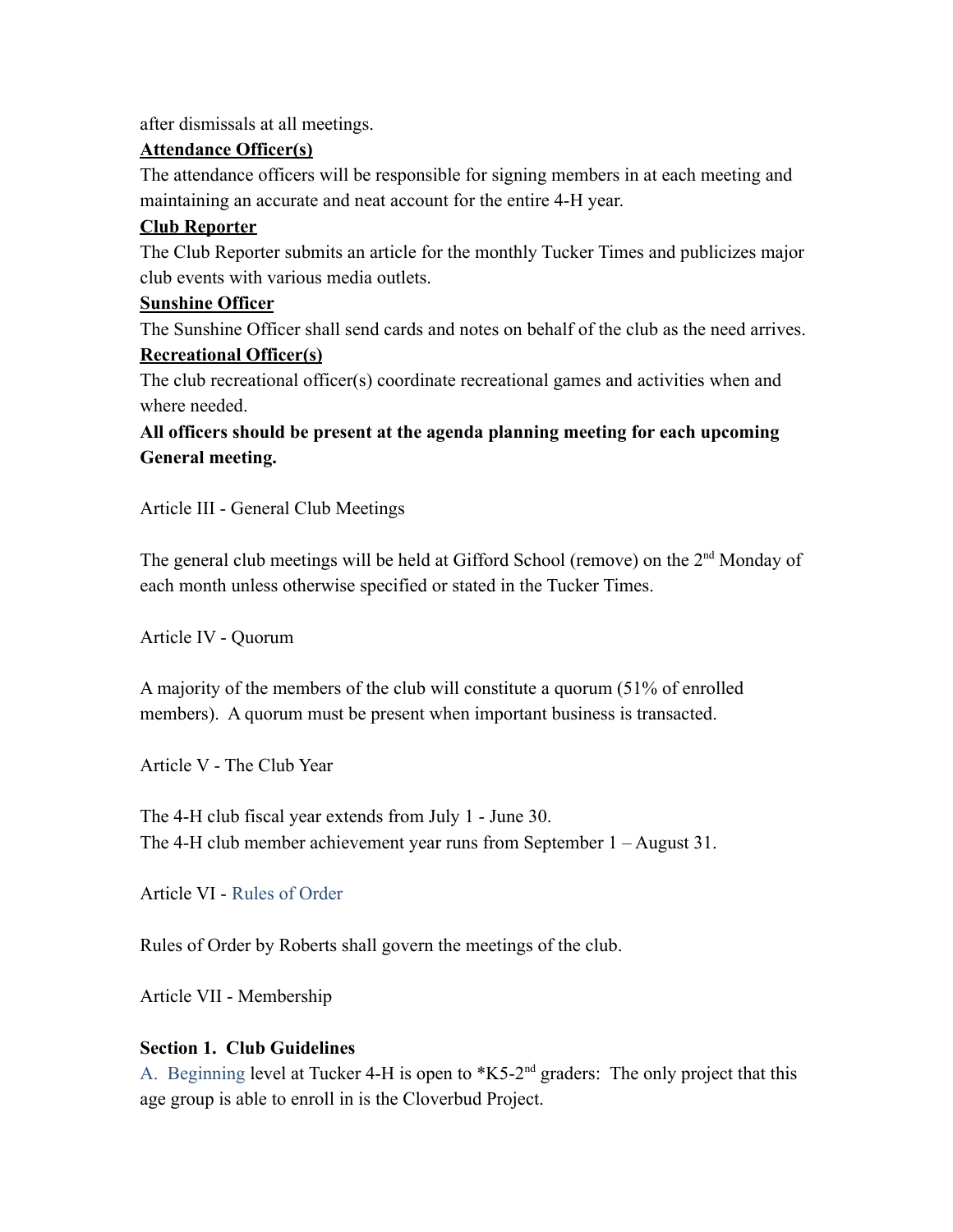B. It is strongly recommended that third graders enroll in no more than 2 projects that they meet the age and grade requirements for.

C. Fourth graders and up are able to enroll in a maximum of 8 projects. They must meet the grade and age requirements for their project selections.

Project specific information removed. It is always revised and provided to members in a separate document at the start of each 4-H year.

D. New members and returning members can re-enroll at the September meeting which is the  $2<sup>nd</sup>$  Monday of September. 4-H is open enrollment, members can enroll at any time, however, in order to show at the Racine County Fair, youth must be registered before March 1st. We highly recommend that after March 1st anyone seeking to enroll wait until September.

E. To receive scholarships for school and 4-H experiences such as camps and trips, members are encouraged to participate in the annual club and county fundraisers.

F. Family participation within the club of at least 2 hours is mandatory per 4-H year. Participation in the club fundraiser does not satisfy this requirement.

G. The payment of the enrollment fee is mandatory at the September meeting. (No refund on the enrollment fees)

## **Section 2. Achievement**

A. The 4-H year runs from September  $1<sup>st</sup>$  through August  $31<sup>st</sup>$ .

Before you can enroll in the following year, you must achieve in 4-H. This requires attending project meetings, achieving in each individual project as specified by each project, and exhibiting at the Racine County Fair, and completing and returning a 4-H record book by the 3rd Monday in August. Acceptance of late record books and determination of 4-H year achievement in special circumstances will be at the discretion of the general leader(s).

B. Attendance is required at  $\frac{3}{4}$  (7 or more) General Meetings. Members unable to meet this requirement must submit a written or verbal excuse prior or immediately following the meeting to be excused by the General Leader/s.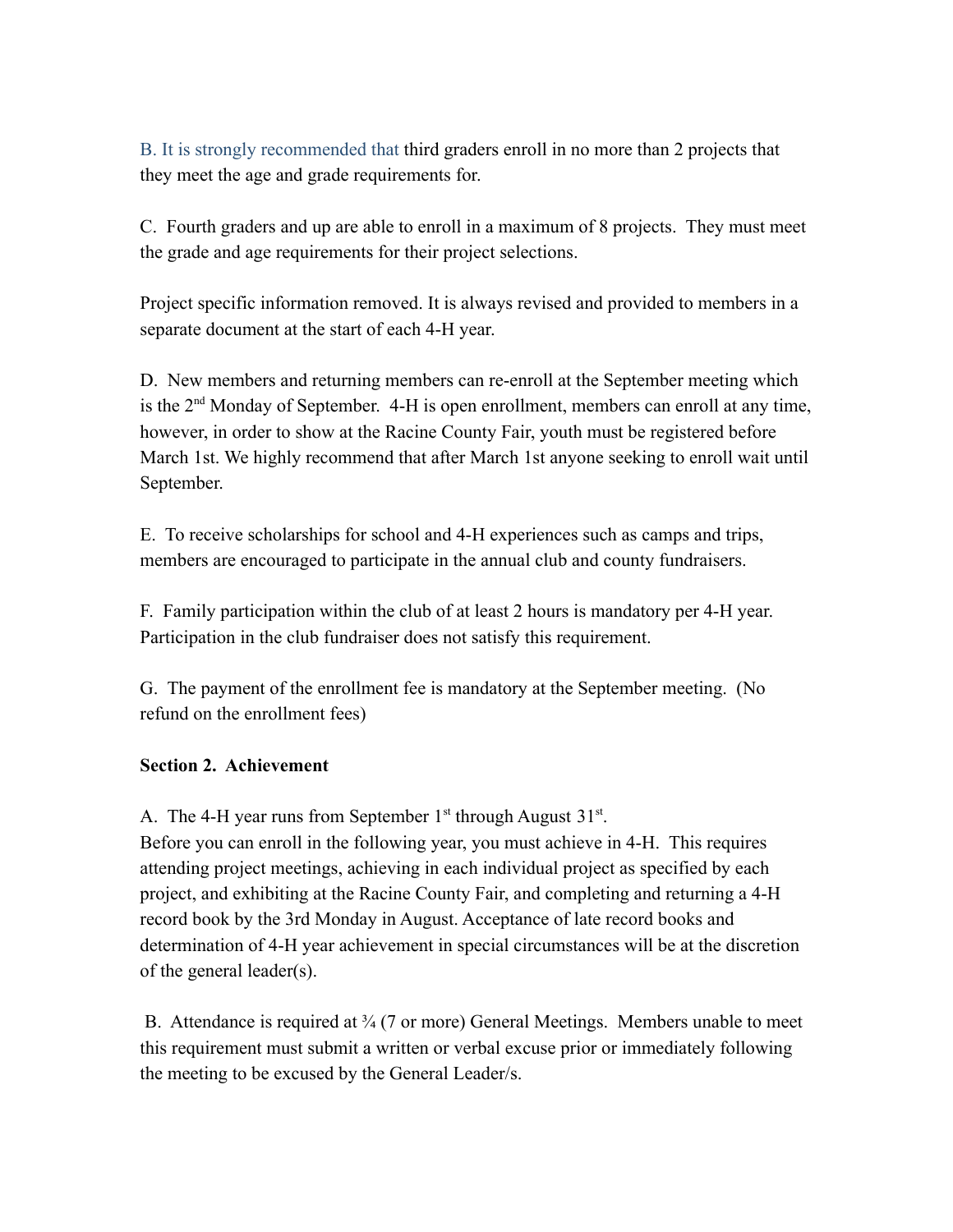C. Failure to meet these requirements will result in a one-year suspension from Tucker 4-H. Failure to meet the project's requirements will result in one-year suspension from specified project/s from Tucker 4-H

# **Article VIII - Dissolution of Tucker 4-H Club**

In the case of dissolution of this organization, all assets are to be assigned to The Extension Racine County 4-H office which is a non-profit youth organization(s) in Racine County. This will be directed by the parent/youth council of Tucker 4-H pursuant to 501(c)(3) of the Internal Revenue Code.

## **STANDING RULES**

1. Annual enrollment fees are established at \$10.00 per youth (\* plus \$1 for each member or if in the horse project the fee is \$2 per member for yearly insurance).

2. Participation in both our annual club fundraiser and the county fundraiser is strongly encouraged.

3. All rules governing this organization shall be incorporated into these by-laws and any rules contradictory to these by-laws are hereby declared null and void.

4. The by-laws shall be made available at the first General Meeting in September.

5. The by-laws shall be reviewed as needed and updated by a committee of youth and adults and turned into the 4-H program educator as a part of the annual 4-H charter process.

6. No refunds will be given for youth/leader activities/events where monies have been collected and disbursed except under doctor's excuse when event is unattended, exceptions to this rule will be made by General Leader.

7. The fiscal year for this organization shall run from July1 through June 30.

8. Members are required to be respectful at all times to leaders, adults, and youth. Respect for property is required at all 4-H functions Failure to follow these rules will result in the following, dependent upon the severity of the infraction:

- Verbal warning

- Written warning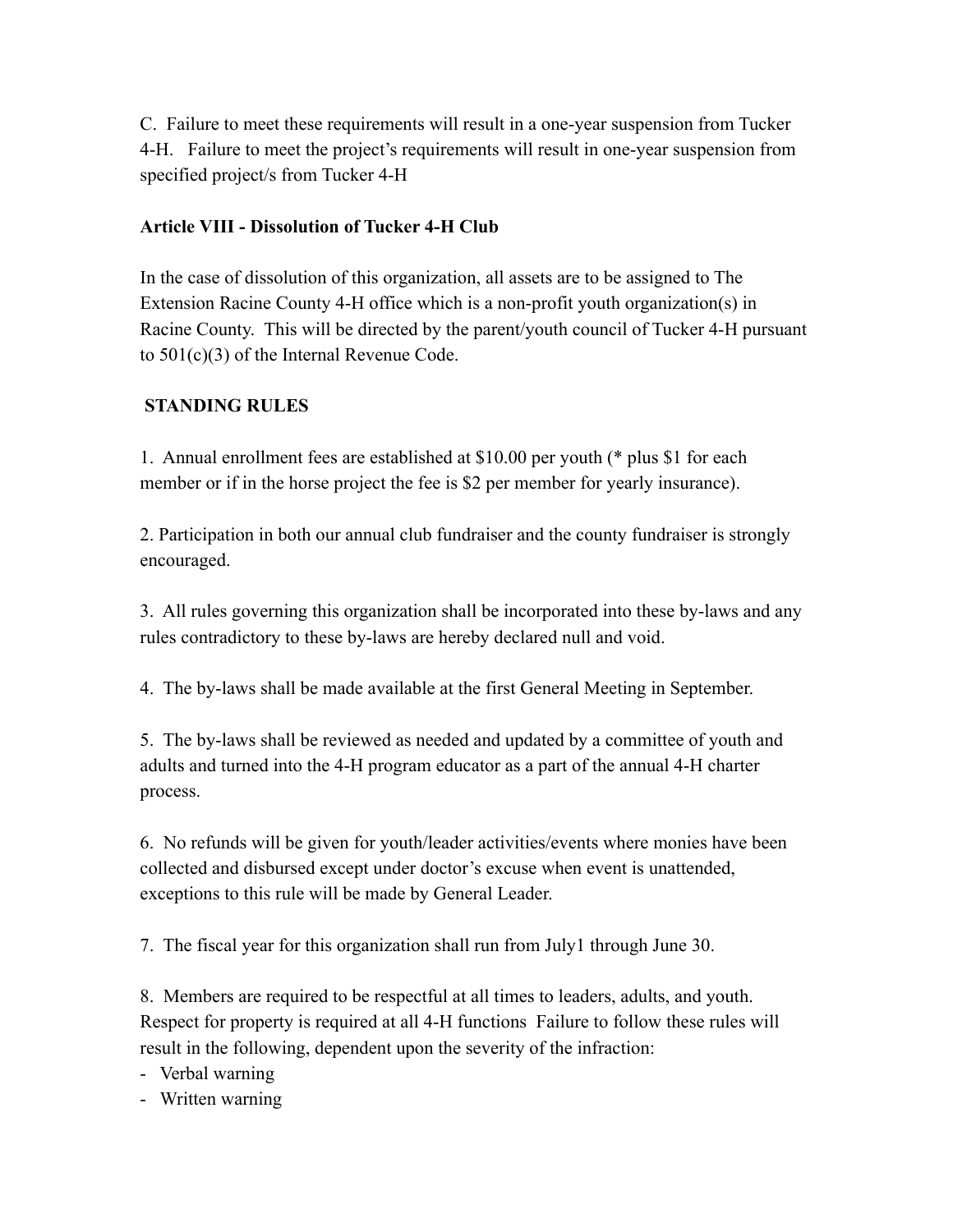- Suspension from club for minimum of one year.

#### 9. Club Funding

All reimbursements, monetary awards are dependent on Club available funds.

| Scholarship* | \$500.00 maximum per year or as Treasury allows. |
|--------------|--------------------------------------------------|
|              | \$100.00 maximum per youth                       |
|              | (*can be awarded only one time per membership)   |

Camp, conferences,  $&$  retreats  $$500.00$  maximum per year 50% camp cost per person after attendance and requirements are fulfilled. *See Standing rules #9.*

4-H Float \$300.00 maximum per year If nothing is spent for a year, the following years can be increased by the General Leader/s. Youth Leaders decision.

10. 4-H Leadership Trips and Events

The Tucker 4-H club will reimburse a portion of the member's fees if he/she is **awarded** a trip to Citizenship Washington Focus in Washington D.C.; WI 4-H and Youth Conference in Madison, or any other 4-H Leadership event. Maximum reimbursement is to be and as treasury allows:

WI 4-H & Youth Conference in Madison - \$50.00 Out-of-state trips - \$100.00.

These fees will be reimbursed after the event has been attended by the youth. Each youth attending the event is required to develop and give a presentation to the club. *If a member elects to attend a trip on their own accord, forgoing the county Awards & Experiences process, the member is responsible for all costs and expenses.*

11. The position of the General Leader/s will be encouraged to develop their skill for a minimum term of 3 years, maximum term is unlimited years.

1<sup>st</sup> year - training

 $2<sup>nd</sup>$  - full service

 $3<sup>rd</sup>$  - or last year in service for Tucker 4-H General Leader - full support to new leader(s)

12. Parent participation is required during the year to ensure enrollment of youth the following year.

These include and are not limited to:

Project Leaders